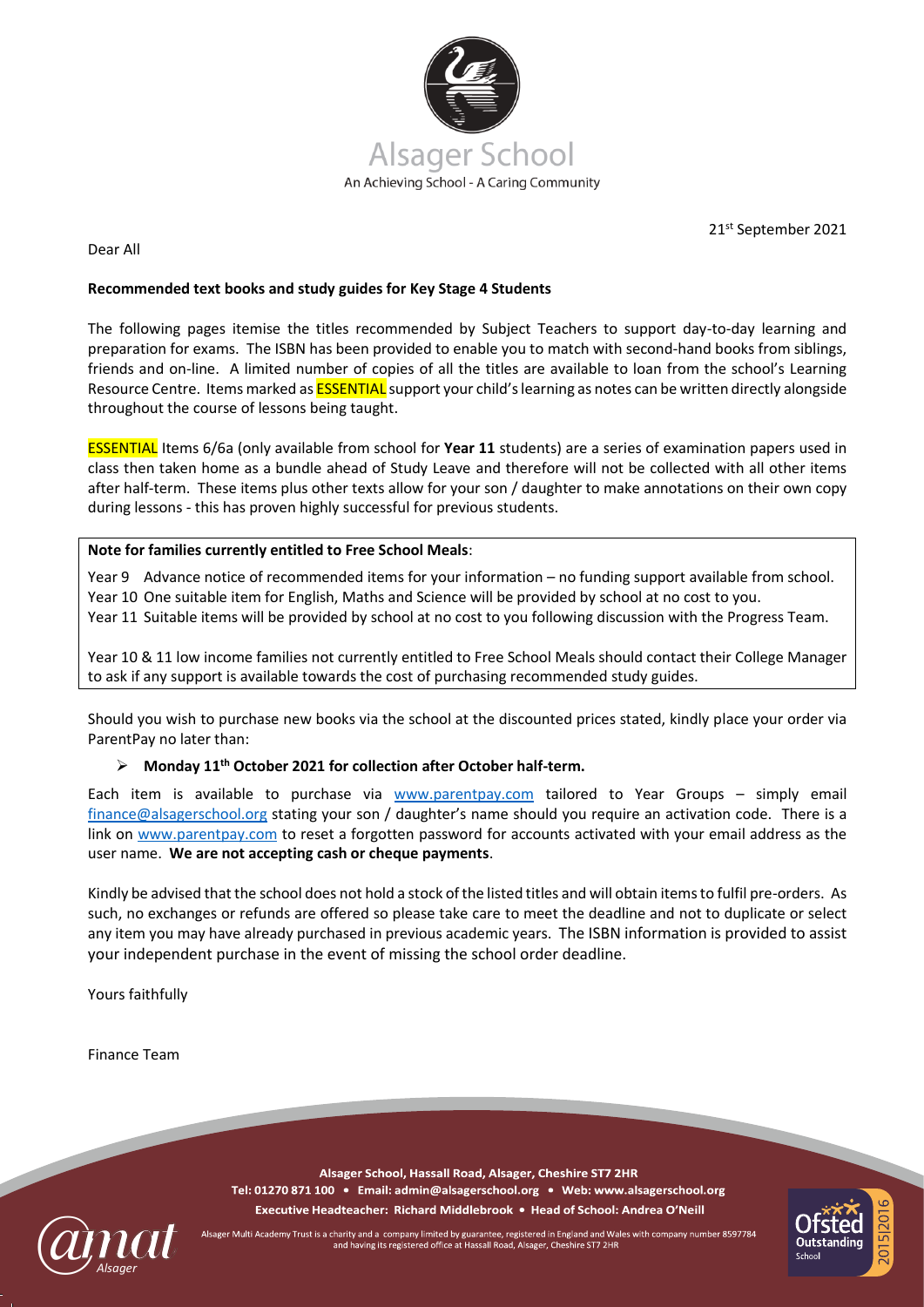| KS4-01 Combined Science         | For Year 9 - 11 students                                                                                               |        |
|---------------------------------|------------------------------------------------------------------------------------------------------------------------|--------|
| <b>Foundation</b><br>SAFR45     | New Grade 9-1 GCSE Combined Science: AQA Revision Guide with Online                                                    | £5.75  |
| ISBN: 9781782945604             | Edition Foundation (CGP) RRP £9.95                                                                                     |        |
| KS4-02 Combined Science         | For Year 9 - 11 students                                                                                               |        |
| <b>Higher</b><br>SAHR45         | New Grade 9-1 GCSE Combined Science: AQA Revision Guide with Online                                                    | £5.75  |
| ISBN: 9781782945598             | Edition Higher (CGP) RRP £9.95                                                                                         |        |
| KS4-03 Combined Science         | For Year 9 - 11 students                                                                                               |        |
| SCBAF41, SCCAF41 &              | New Grade 9-1 GCSE Biology, Chemistry & Physics: AQA Revision Question                                                 | £13.00 |
| SCPAF41                         | Cards for Foundation and Higher classes (CGP) 3 sets RRP £17.97                                                        |        |
| KS4-04 Triple Science           | For Year 9 - 11 students                                                                                               |        |
| BAR45, CAR45 & PAR47            | New Grade 9-1 GCSE Biology, Chemistry & Physics: AQA Revision Guide                                                    | £8.75  |
|                                 | with Online Edition (CGP) 3 titles RRP £17.85                                                                          |        |
| KS4-05 Triple Science           | For Year 9 - 11 students                                                                                               |        |
| BAF41, CAF41 & PAF41            | New Grade 9-1 GCSE Biology, Chemistry & Physics: AQA Revision Question                                                 | £16.50 |
|                                 |                                                                                                                        |        |
|                                 | Cards (CGP) 3 sets RRP £26.97                                                                                          |        |
| KS4-06 Maths                    | For ALL Year 11 students (essential)                                                                                   |        |
| <b>ESSENTIAL</b>                | Maths Study Support Pack Specimen exam papers for student practice in                                                  | £6.00  |
|                                 | class with teacher support. Complete pack issued to be taken home ahead                                                |        |
|                                 | of Study Leave.                                                                                                        |        |
| KS4-06a Further Maths           | For Year 11 Express and Top Set students only (essential)                                                              |        |
| <b>ESSENTIAL as an addition</b> | Further Maths Study Support Pack Specimen exam papers for student                                                      | £6.00  |
| to KS4-06 (Higher)              | practice in class with teacher support. Complete pack issued to be taken                                               |        |
|                                 | home ahead of Study Leave.                                                                                             |        |
| <b>KS4-07 Maths Foundation</b>  | For Year 9 - 11 students                                                                                               |        |
| MQFS41                          | GCSE Maths AQA Complete Revision & Practice: Foundation for Grade 9-1                                                  | £5.50  |
| ISBN: 9781782949978             | with Online Edition (CGP) RRP £10.99                                                                                   |        |
| KS4-08 Maths: Higher            | For Year 9 - 11 students                                                                                               |        |
| MQHS43                          | GCSE Maths AQA Complete Revision & Practice: Higher for Grade 9-1 with                                                 | £5.50  |
| ISBN: 9781782943969             | Online Edition (CGP) RRP £10.99                                                                                        |        |
| KS4-09 Maths                    | For Year 9 - 11 students - Express & Top Set Only                                                                      |        |
| MQ9Q42                          | New GCSE Maths AQA Grade 8-9 Targeted Exam Practice Workbook                                                           | £3.00  |
| ISBN: 9781782944164             | (includes Answers) (CGP) RRP £5.95                                                                                     |        |
| KS4-10 Eng Lit ETM43            | For Year 10 & 11 students                                                                                              |        |
| ISBN: 9781841461168             | Grade 9-1 GCSE English Shakespeare Text Guide - Macbeth (CGP) RRP                                                      |        |
|                                 |                                                                                                                        | £3.00  |
|                                 | £5.95                                                                                                                  |        |
| KS4-10a Eng Lit ETFM41          | For Year 10 & 11 students                                                                                              | £4.50  |
| ISBN: 9781789083453             | GCSE revision cards - Macbeth (CGP) RRP £7.99                                                                          |        |
| KS4-11 Eng Lit                  | For Year 10 students                                                                                                   |        |
| ISBN: 9780198324003             | Oxford School Shakespeare: Macbeth (OUP) RRP £6.99                                                                     | £5.00  |
| <b>ESSENTIAL</b>                | Students benefit from writing their own notes in this set text.                                                        |        |
| KS4-12 Eng Lit                  | For Year 10 students                                                                                                   |        |
| ACHR43                          | GCSE AQA Poetry Study Guide: Power & Conflict Anthology - Grade 9-1                                                    | £3.00  |
| ISBN: 9781782943617             | Course (CGP) RRP £5.95                                                                                                 |        |
| KS4-12a Eng Lit ACHF41          | For Year 10 students                                                                                                   |        |
| ISBN: 9781789083699             | GCSE revision cards - Power & Conflict Anthology (CGP) RRP £7.99                                                       | £4.50  |
| KS4-13 Eng Lit EUAR42           | For Year 10 & 11 students                                                                                              |        |
| ISBN: 9781782943648             | New Grade 9-1 GCSE AQA Unseen Poetry Guide - Book 1 (CGP) RRP £5.95                                                    | £3.00  |
| KS4-14 Eng Lit ETJH41           | For Year 10 & 11 students studying Jekyll & Hyde                                                                       |        |
| ISBN: 9781782943082             | Grade 9-1 GCSE English Text Guide - Dr Jekyll and Mr Hyde (CGP) RRP £5.95                                              | £3.00  |
| KS4-14a Eng Lit ETFJH41         | For Year 10 & 11 students studying Jekyll & Hyde                                                                       |        |
| ISBN: 9781789083477             | GCSE revision cards - Dr Jekyll and Mr Hyde (CGP) RRP £7.99                                                            | £4.50  |
| KS4-15 Eng Lit ETI44            | For Year 10 & 11 students                                                                                              |        |
| ISBN: 9781841461151             |                                                                                                                        | £3.00  |
|                                 | Grade 9-1 GCSE English Text Guide - An Inspector Calls (CGP) RRP £5.95                                                 |        |
| KS4-15a Eng Lit ETFI44          | For Year 10 & 11 students                                                                                              | £4.50  |
| ISBN: 9781789083446             | GCSE revision cards - An Inspector Calls (CGP) RRP £7.99                                                               |        |
| KS4-15b Eng Lit                 | For Year 9 students                                                                                                    |        |
| ISBN: 9780435232825             | An Inspector Calls, JB Priestley (Heinemann) Hardback RRP £9.99                                                        | £8.00  |
| <b>ESSENTIAL</b>                |                                                                                                                        |        |
|                                 | Students benefit from writing their own notes in this set text.                                                        |        |
| KS4-16 Eng Lit ETCC41           | For Year 10 students studying Christmas Carol<br>Grade 9-1 GCSE English Text Guide - A Christmas Carol (CGP) RRP £5.95 | £3.00  |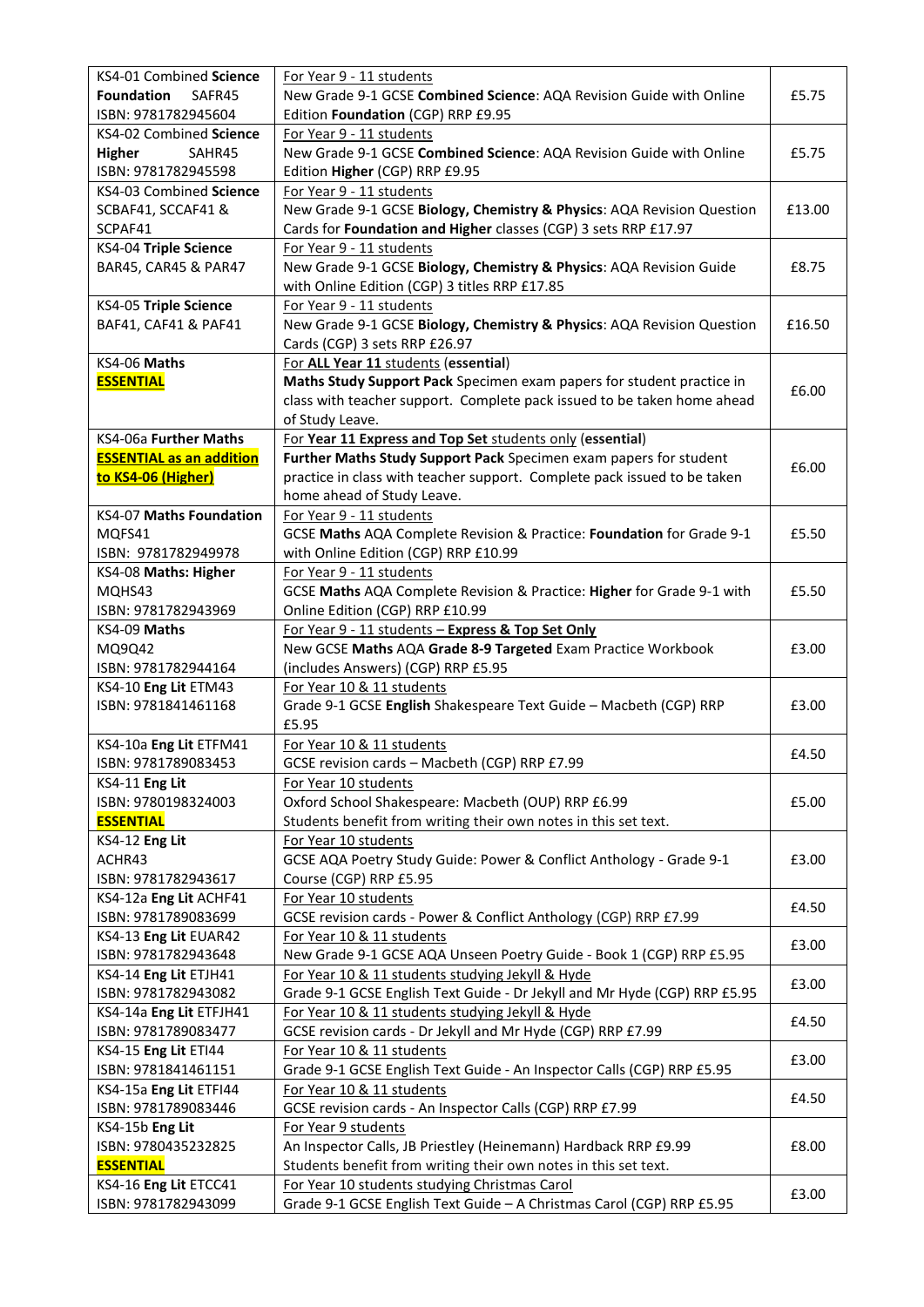| KS4-16a Eng Lit ETFCC41  | For Year 10 students studying Christmas Carol                           |       |
|--------------------------|-------------------------------------------------------------------------|-------|
| ISBN: 9781789083484      | GCSE revision cards - A Christmas Carol (CGP) RRP £7.99                 | £4.50 |
|                          |                                                                         |       |
| KS4-17 Eng Lang ENAS42   | For Year 10 & 11 students                                               |       |
| ISBN: 9781782944140      | GCSE English Language AQA Complete Revision & Practice - Grade 9-1      | £5.50 |
|                          | Course (with Online Edition) (CGP) RRP £7.50                            |       |
| KS4-18 Religious Studies | For Year 9 & 10 students                                                |       |
| ISBN: 9780198422839      | AQA GCSE RE Spec A: Christianity & Islam Revision Guide (OUP) RRP £9.99 | £6.00 |
| KS4-19 PE JAR41          | <b>NEW FOR 2021</b><br>For Year 10 & 11 students                        |       |
| ISBN: 9781789080094      | GCSE Physical Education AQA Revision Guide (CGP) RRP £5.95              | £3.00 |
| KS4-20 Spanish           | For Year 10 & 11 students                                               |       |
| SPAS41                   | New GCSE Spanish AQA Complete Revision & Practice (with CD & Online     | £6.50 |
| ISBN: 9781782945482      | Edition) - Grade 9-1 Course (CGP) RRP £12.99                            |       |
| KS4-21a Spanish          | For Year 10 & 11 students aiming to achieve Grade 6-9                   |       |
| ISBN: 9781292246000      | Target Grade 9 GCSE Spanish AQA Writing Workbook (Pearson) RRP £5.29    | £3.00 |
| KS4-21b Spanish          | For Year 10 & 11 students aiming to achieve Grade 3-5                   |       |
| ISBN: 9780435189143      | Target Grade 5 GCSE Spanish AQA Writing Workbook (Pearson) RRP £5.29    | £3.00 |
| KS4-22 Spanish           | For Year 9 & 10 students                                                |       |
| ISBN: 9781292133195      | Viva! AQA GCSE Grammar & Translation Workbook (Pearson) RRP £6.49       | £3.50 |
| KS4-22a Spanish          | For Year 9 - 11 students<br><b>NEW FOR 2021</b>                         |       |
|                          |                                                                         |       |
| SPAVF41                  | GCSE Spanish AQA Vocabulary Revision Question Cards (CGP) RRP £7.49     | £5.00 |
| ISBN: 9781789084573      |                                                                         |       |
| KS4-22b Spanish          | <b>NEW FOR 2021</b><br>For Year 9 - 11 students                         |       |
| SPATF41                  | GCSE Spanish AQA Grammar & Translation Revision Question Cards (CGP)    | £5.00 |
| ISBN: 9781789084580      | <b>RRP £7.49</b>                                                        |       |
| KS4-23 French            | For Year 10 & 11 students                                               |       |
| <b>FAS41</b>             | New GCSE French AQA Complete Revision & Practice (with CD & Online      | £6.50 |
| ISBN: 9781782945390      | Edition) - Grade 9-1 Course (CGP) RRP £12.99                            |       |
| KS4-24a French           | For Year 10 & 11 students aiming to achieve Grade 6-9                   | £3.00 |
| ISBN: 9781292246024      | Target Grade 9 GCSE French AQA Writing Workbook (Pearson) RRP £5.29     |       |
| KS4-24b French           | For Year 10 & 11 students aiming to achieve Grade 3-5                   | £3.00 |
| ISBN: 9780435189068      | Target Grade 5 GCSE French AQA Writing Workbook (Pearson) RRP £5.29     |       |
| KS4-25 French            | For Year 9 & 10 students                                                | £3.50 |
| ISBN: 9781292132884      | Studio AQA GCSE Grammar & Translation Workbook (Pearson) RRP £6.49      |       |
| KS4-25a French           | <b>NEW FOR 2021</b><br>For Year 9 - 11 students                         |       |
| FAVF41                   | GCSE French AQA Vocabulary Revision Question Cards (CGP) RRP £7.49      | £5.00 |
| ISBN: 9781789084566      |                                                                         |       |
| KS4-25b French           | <b>NEW FOR 2021</b><br>For Year 9 - 11 students                         |       |
| FATF41                   | GCSE French AQA Grammar & Translation Revision Question Cards (CGP)     | £5.00 |
| ISBN: 9781789084597      | <b>RRP £7.49</b>                                                        |       |
| KS4-26 German            | For Year 10 & 11 students                                               |       |
| DAS41                    | New GCSE German AQA Complete Revision & Practice (with CD & Online      | £6.50 |
| ISBN: 9781782945543      | Edition) - Grade 9-1 Course (CGP) RRP £12.99                            |       |
| KS4-27a German           | For Year 10 & 11 students aiming to achieve Grade 6-9                   | £3.00 |
| ISBN: 9781292246017      | Target Grade 9 GCSE German AQA Writing Workbook (Pearson) RRP £5.29     |       |
| KS4-27b German           | For Year 10 & 11 students aiming to achieve Grade 3-5                   | £3.00 |
| ISBN: 9780435189136      | Target Grade 5 GCSE German AQA Writing Workbook (Pearson) RRP £5.29     |       |
| KS4-28 German            | For Year 9 & 10 students                                                |       |
| ISBN: 9781292132617      | Stimmt! AQA GCSE Grammar and Translation Workbook (Pearson) RRP         | £3.50 |
|                          | £6.49                                                                   |       |
| KS4-28a German           | For Year 9 - 11 students<br><b>NEW FOR 2021</b>                         |       |
| DAVF41                   | GCSE German AQA Vocabulary Revision Question Cards (CGP) RRP £7.49      | £5.00 |
| ISBN: 9781789085907      |                                                                         |       |
| KS4-28b German           | <b>NEW FOR 2021</b><br>For Year 9 - 11 students                         |       |
| DATF41                   | GCSE German AQA Grammar & Translation Revision Question Cards (CGP)     | £5.00 |
| ISBN: 9781789085914      | <b>RRP £7.49</b>                                                        |       |
| KS4-29 Geography         | For Year 10 & 11 students                                               |       |
| ISBN: 9781292133782 &    | Revise Edexcel GCSE (9-1) Geography B Revision Guide & Workbook         | £6.00 |
| 9781292133768            | (Pearson) RRP £11.98                                                    |       |
|                          |                                                                         |       |